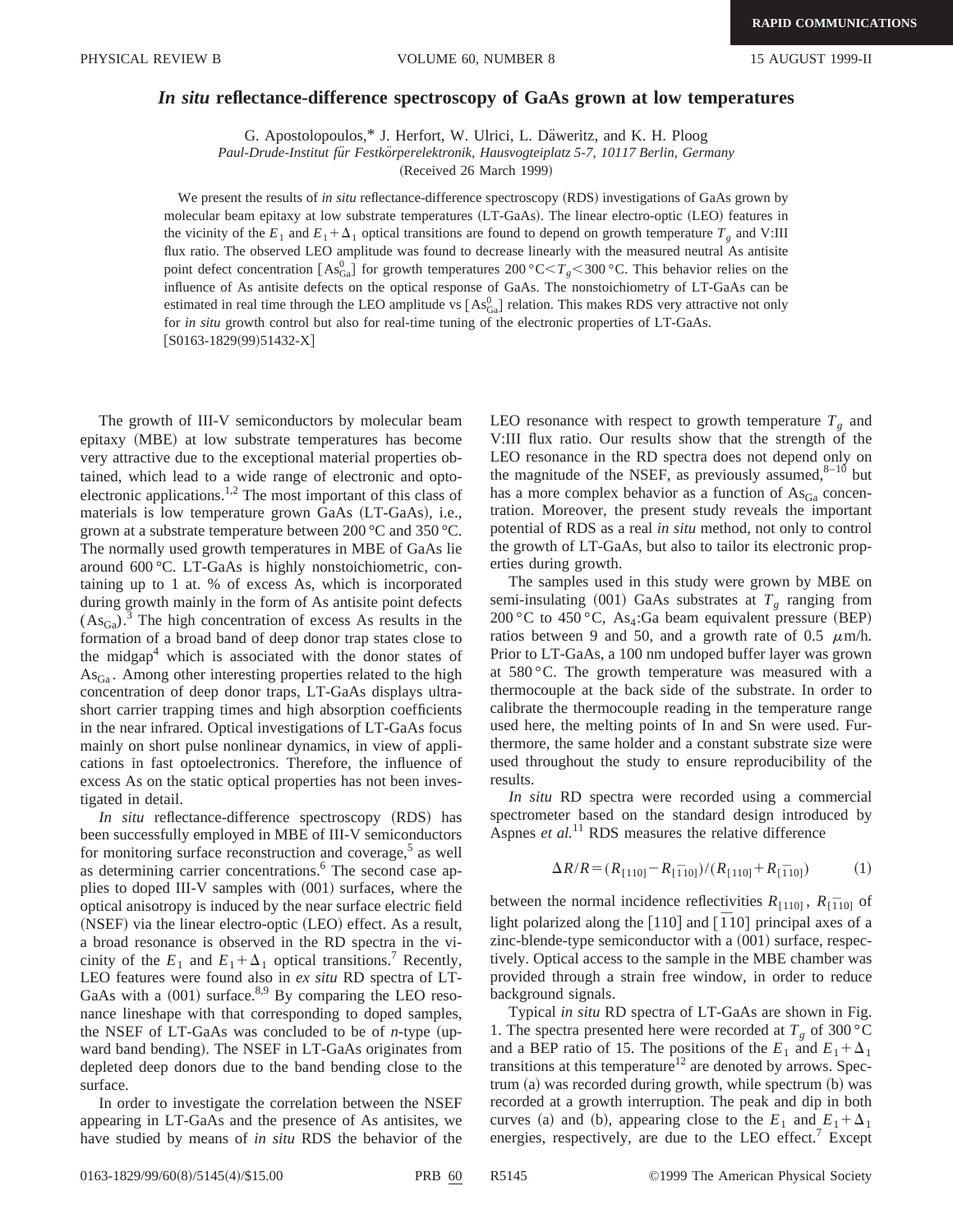

FIG. 1. Typical *in situ* reflectance-difference spectra of GaAs in the vicinity of the  $E_1$  and  $E_1 + \Delta_1$  transitions, at a growth temperature of 300 °C (a) during growth, (b) at a growth interruption.

from the LEO component, the RD signal contains also a part owing to structural anisotropy of the surface, which varies between curves  $(a)$  and  $(b)$  due to the different As surface coverage conditions prevailing in the two cases. The LEO contribution, though, has almost the same magnitude in  $(a)$ and  $(b)$ .

We define the peak-to-valley amplitude  $A_{pV}$  of the LEO resonance as the difference between the RD signal at the peak and dip, respectively, after subtraction of the surface contribution background, denoted for curve (b) by the dashed line in Fig. 1. Measurements of the RD spectrum as a function of layer thickness show that the LEO resonance appears as soon as the first GaAs monolayers have been grown at low substrate temperature.  $A_{pV}$  subsequently increases, acquires its final value when the LT-GaAs layer thickness has reached 20 nm and remains constant thereafter. This thickness is comparable to the light penetration depth in GaAs at a photon energy of 3.0 eV. RDS measurements on samples removed from the ultra-high vacuum chamber, to examine possible differences between *ex situ* and *in situ* RD spectra, reveal that the strength of the LEO features remains constant. Differences observed in the background signal are probably due to the influence of surface oxidation.

It is important to note here that a similar observation of the LEO resonance during growth or at an interruption is not possible when working at ''normal'' GaAs growth temperatures  $(500-600 \degree C)$ , because the LEO effect is strongly reduced at high temperatures.<sup>6</sup> From this point of view, RDS appears very attractive for low substrate temperature MBE growth, where it can be used for *in situ* characterization not only via surface structure, but more directly by probing nonstoichiometry through the induced NSEF. We will return to this point later.

Figure 2 shows the dependence of  $A_{pV}$  on the growth temperature of LT-GaAs layers. The corresponding RD spectra were measured immediately after growth, at a substrate temperature of  $250 \degree C$ , in order to rule out the weak dependence of  $A_{p\nu}$  on temperature as well as the temperature shift of the  $E_1$  and  $E_1 + \Delta_1$  transitions. As can be seen in Fig. 2,  $A_{p\nu}$  exhibits a broad maximum around the growth tempera-



FIG. 2. Linear electro-optic amplitude  $A_{pV}$  of LT-GaAs samples as a function of growth temperature. Measurements were carried out at 250 °C during growth interruptions. The dashed curve is only a guide to the eye.

ture of 310 °C. The variation of the peak-to-valley amplitude of the LEO resonance with  $T_g$  is related to the incorporation of excess As during growth, which depends also strongly on growth temperature.

To further exploit the *in situ* monitoring capability of the method, we investigate the dependence of  $A_{pV}$  on the V:III flux ratio for various growth temperatures, since it is known that this also affects the incorporation of excess As. For the results shown in Fig. 3,  $A_{pV}$  was again measured at a substrate temperature of 250 °C. At  $T_g = 240$  °C,  $A_{pV}$  decreases with increasing V:III flux ratio, saturating at a constant value of  $1.8 \times 10^{-4}$ . Similarly, at 270 °C,  $A_{pV}$  also decreases but with a weaker tendency, while at 300 °C it remains constant.

In order to correlate the observed dependence of  $A_{pV}$  with nonstoichiometry, an independent measurement of the As antisite concentration is needed. The  $\text{As}_{\text{Ga}}$  point defect in LT-GaAs is associated with its infrared absorption properties, where an EL2-like absorption spectrum is observed, $^{13}$  as well as with its lattice expansion, due to the longer As-As



FIG. 3. Dependence of peak-to-valley linear electro-optic amplitude  $A_{pV}$  on As<sub>4</sub>:Ga beam equivalent pressure (BEP) ratio for GaAs layers grown at different temperatures. Measurements were carried out at 250 °C during growth interruptions. The vertical line divides the As-rich from the As-limited growth regimes and the dashed curves are only guides to the eye.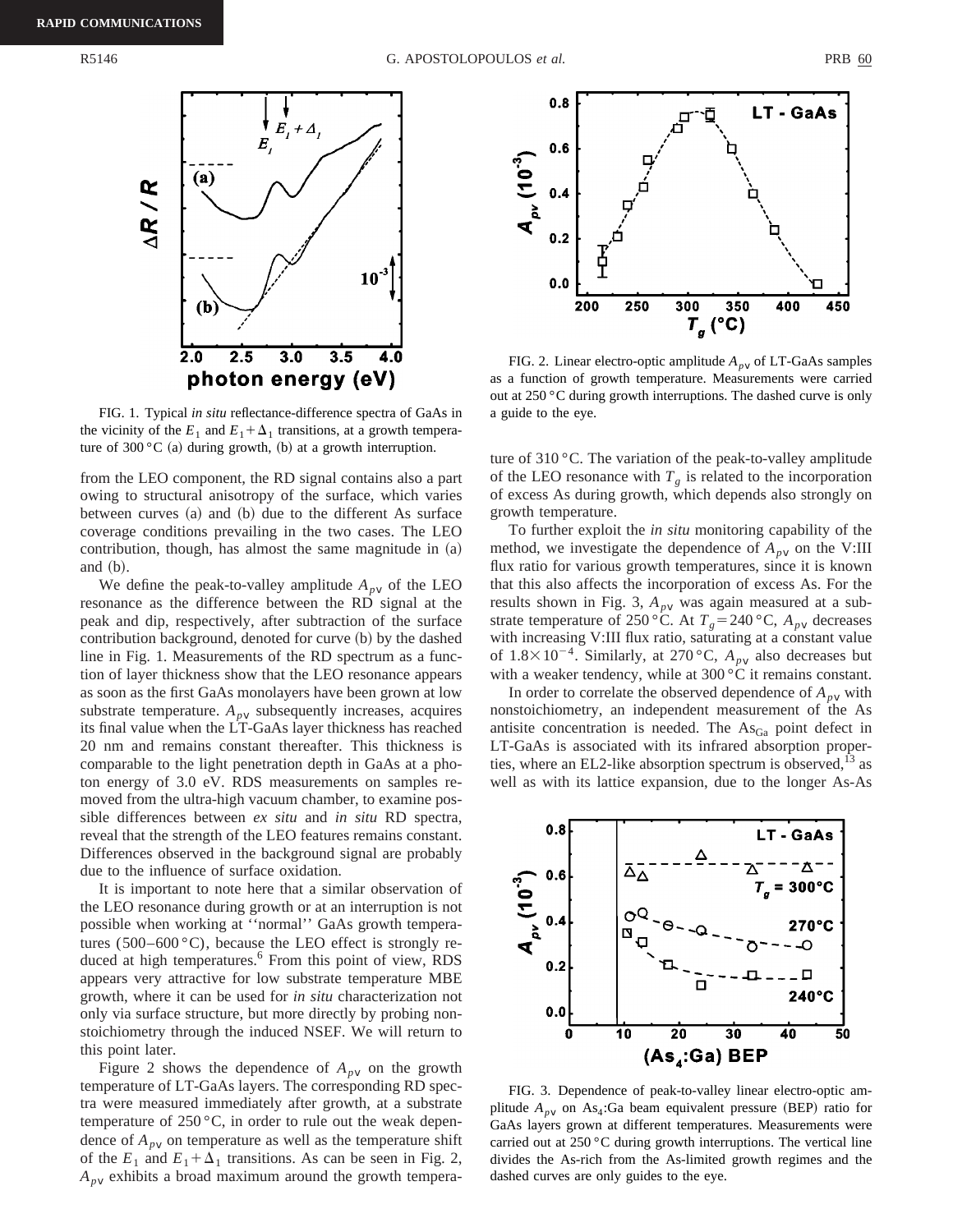

FIG. 4. Correlation between neutral antisite concentration [As<sub>Ga</sub>], lattice expansion  $(\Delta a/a)_{\perp}$ , and linear electro-optic amplitude  $A_{pV}$ , in GaAs layers grown at temperatures between 200 °C and 300 °C. The inset shows  $[As^0_{Ga}]$  as a function of  $(\Delta a/a)_{\perp}$ .

bond.<sup>14</sup> We have performed near infrared absorption (NIRA) and double crystal X-ray diffractometry (DCXRD) measurements on our samples, to determine the neutral As antisite concentration  $[As_{Ga}^0]$  and the lattice expansion, respectively. All samples grown at temperatures below 300 °C showed lattice expansion, as confirmed by the two peaks observed in DXRD rocking curves at the (004) reflection. The mismatch in growth direction  $(\Delta a/a)$  was derived from the peak separation. NIRA measurements were performed at 77 K on samples grown at  $T_g$ <260 °C, and  $[As_{Ga}^0]$  concentrations were determined using the known photoionization cross sections<sup>15</sup> of As<sub>Ga</sub>. [As<sub>Ga</sub>] was found to vary linearly with  $(\Delta a/a)_{\perp}$ , according to  $[As_{Ga}^{0}] = (5.0 \pm 0.3) \times (\Delta a/a)_{\perp}$  $\times 10^{22}$  cm<sup>-3</sup>, in agreement with previous results.<sup>14</sup> Figure 4 shows the correlation between  $[As_{Ga}^0]$ ,  $(\Delta a/a)_{\perp}$ , and  $A_{pV}$  in the growth temperature range between 200 °C and 300 °C. The dependence of  $[As_{Ga}^0]$  on  $(\Delta a/a)_{\perp}$  is depicted in the inset. As seen in the figure, the LEO amplitude decreases almost linearly with  $[As_{Ga}^{0}]$  and, consequently,  $(\Delta a/a)_{\perp}$ . At growth temperatures higher than 300 °C the concentration of As antisites is too low  $(\leq 10^{17} \text{ cm}^{-3})$  to be detected by NIRA or to cause a measurable lattice mismatch.

For a discussion of the behavior of  $A_{pV}$  as a function of  $[As_{Ga}^0]$  and  $T_g$  we have to consider the influence of the NSEF of LT-GaAs on the RD spectra. For III-V semiconductors with  $(001)$  surface in the presence of an electric field  $F$  in [001] direction, RDS measures the dielectric function change due to the linear electro-optic effect.<sup>16</sup> The peak-to-valley LEO amplitude  $A_{pV}$  will also depend linearly on *F* and can be written as

$$
A_{p\,v} = Q \times F,\tag{2}
$$

where  $Q$  is a material dependent coefficient. Equation  $(2)$ applies also to the NSEF. In this case, however, due to the spatial variation of the field, *F* has to be substituted with a properly averaged value, taking also into account the finite penetration depth of light. The magnitude of the NSEF is determined by the density of dopant atoms and the surface potential  $V_s$ . For a concentration  $N_{sd}$  of shallow donors<sup>16</sup>  $F \propto \sqrt{N_{sd}V_s}$ . In LT-GaAs, where a high concentration  $N_{dd}$  of deep donors is present, the NSEF originates from depleted deep donors in the region close to the surface. For  $N_{dd}$  $=N_{sd}$ , a smaller field is expected due to a lower value of the surface potential. The dependence of *F* on concentration, nevertheless, will remain roughly the same as in the case of shallow dopants.

The concentration of  $\text{As}_{Ga}$  in LT-GaAs, and consequently the magnitude of the NSEF, increases monotonously with decreasing growth temperature.<sup>14</sup> This would explain the observed increase of  $A_{pV}$  for 310 °C $\lt T_g$  < 400 °C (Fig. 2), in agreement with relation  $(2)$ . As  $T_g$  continues to decrease one would expect a further increase of  $A_{pV}$ , due to a higher  $\text{As}_{\text{Ga}}$ concentration and thus a higher value of *F*. However,  $A_{pV}$  is seen to decrease for  $T_g$ <300 °C. Furthermore, Fig. 4 represents the direct correlation between  $A_{pV}$  and  $[As_{Ga}^0]$ , where an almost linear decrease of  $A_{p\nu}$  with increasing  $[As_{Ga}^0]$  is seen. According to relation  $(2)$ , this would mean that either the magnitude of the NSEF or the LEO coefficient *Q* are decreasing in this concentration region. As for the NSEF, a decrease in its magnitude could be expected if  $(a)$  the intrinsic Fermi level of  $LT$ -GaAs moves towards midgap or  $(b)$ the condition of midgap surface Fermi level pinning is no longer valid. Both of these effects would lead to a lower surface potential. However, recent experiments $10,17$  and calculations18 have shown that for not annealed LT-GaAs the intrinsic Fermi level lies above midgap and that midgap surface Fermi level pinning is an adequate assumption. On the other hand, it is well known that heavy doping has a considerable effect on the optical properties of semiconductors. It was observed experimentally<sup>19</sup> that the broadening parameter  $\Gamma$  of the optical transitions at  $E_1$  and  $E_1 + \Delta_1$  is larger in heavily *n*- and *p*-doped GaAs, leading to "washed out" features in the optical spectra. The high concentration of  $\text{As}_{\text{Ga}}$ point defects present in LT-GaAs are expected to have a similar effect on the optical transitions, causing the decrease of the LEO coefficient *Q*, and hence the observed weakening of the LEO feature when  $T_g$  decreases below 300 °C. Thus, the LEO features observed in the RD spectra of LT-GaAs do not only depend on the strength of the NSEF, but also on the modification of the optical properties of GaAs by the  $\text{As}_{\text{Ga}}$ point defects. More experimental and theoretical work is needed in order to describe quantitatively the behavior of the LEO effect in LT-GaAs for the whole growth temperature range.

As far as the behavior of the LEO amplitude as a function of BEP ratio is concerned (Fig. 3), the decrease of  $A_{pV}$  for  $T_g$ of 240 °C and 270 °C means that the density of incorporated  $\text{As}_{\text{Ga}}$  increases with the BEP ratio. The observed dependence is in agreement with previously reported results.<sup>20,21</sup> At  $T<sub>g</sub>$ = 300 °C we do not observe any dependence of  $A_{pV}$  on BEP ratio. The high value of  $A_{pV}$  indicates that the density of incorporated excess As is low in this case  $(Fig. 4)$ , therefore a vanishing BEP ratio dependence can be expected.

As already pointed out, the present results are also very important from the viewpoint of applying RDS as a tool to characterize LT-GaAs layers and tuning their electronic properties *in situ*. Such a method to examine the specific properties of this material was lacking up to now. For this purpose, the linear relation between  $[As^0_{Ga}]$  and  $A_{pV}$  shown in Fig. 4 can be utilized, in order to determine *in situ* the anti